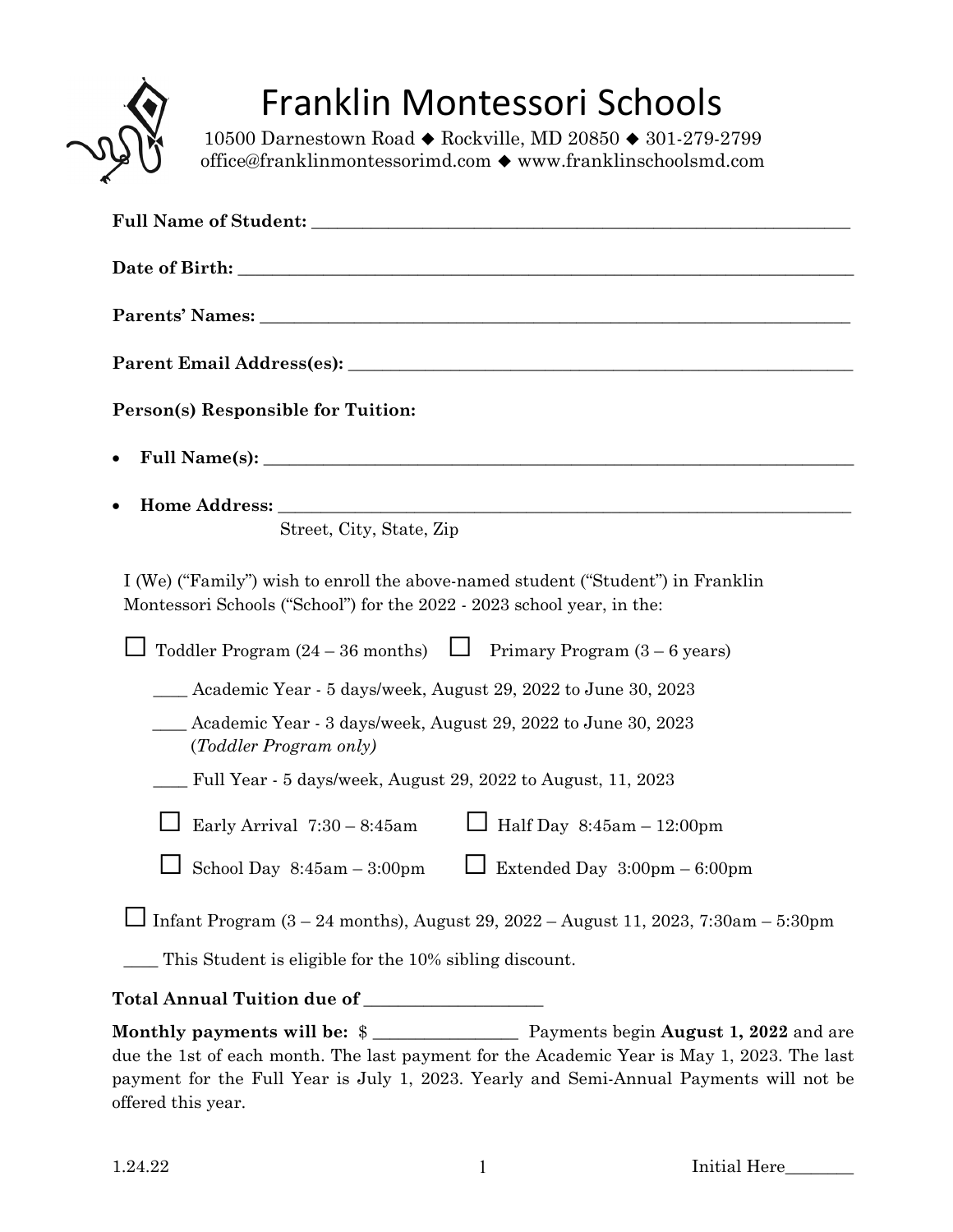The above-named Student's **first day of attendance** will be \_\_\_\_\_\_\_\_\_\_\_\_\_\_\_\_ "Date of Enrollment".

This contract is between Franklin Montessori Schools and parent or guardian of the above-named student. (MSDE Licenses: #33666 Franklin Country Day Montessori School, #33523 Frankin Montessori School)

**. . . . . . . . . . . . . .** 

#### **TUITION PAYMENTS**

Tuition payments are made through the FACTS tuition management system. I/we agree to enroll with FACTS and have the money withdrawn from our bank account for the outstanding balance at the statement due date. To enroll in the FACTS program visit www.franklinschoolsmd.com and click the FACTS logo on the admissions page of the School's website.

# **SCHOOL POLICIES**

#### **PERIOD OF ENROLLMENT:**

I understand and agree that the period of enrollment shall be for the entire school year, or the expanded school year or, in the case of a Student entering after the school year has begun, from the date of enrollment to the last school day of the program selected for Student and as published in the current year school calendar.

#### **COMMITMENT FOR THE FULL YEAR:**

I understand that the School has granted to the Family and the Student one of a limited number of placement positions. Having accepted one of such limited number of placement positions, **I agree to pay the entire tuition as set forth in this Agreement in monthly installments**.

I understand and agree that there will be no refund, credit, or remission of fees or tuition in the event of the closing, absence, withdrawal, or exclusion of the School except as provided in the **Withdrawal from School**, the **Mandatory Withdrawal Policy** or unless I agree to participate in the **Tuition Protection Plan** as described below. I understand that although tuition is paid in installments, tuition cannot be prorated and is not related to the numbers of school days.

#### **FORCE MAJEURE:**

In order to preserve the integrity and longevity of the program and retain essential staff during an emergency situation, it is agreed that in the event of any failure or delay in the School's performance resulting from Force Majeure event (i.e. causes beyond the School's reasonable control and occurring without its fault or negligence) including without limitation, acts of God, fire, pandemic, epidemic, government restrictions, wars, threats or acts of terrorism and insurrections, the **tuition obligations under this Agreement shall continue without refund, credit, or remission unless I participate in the Tuition**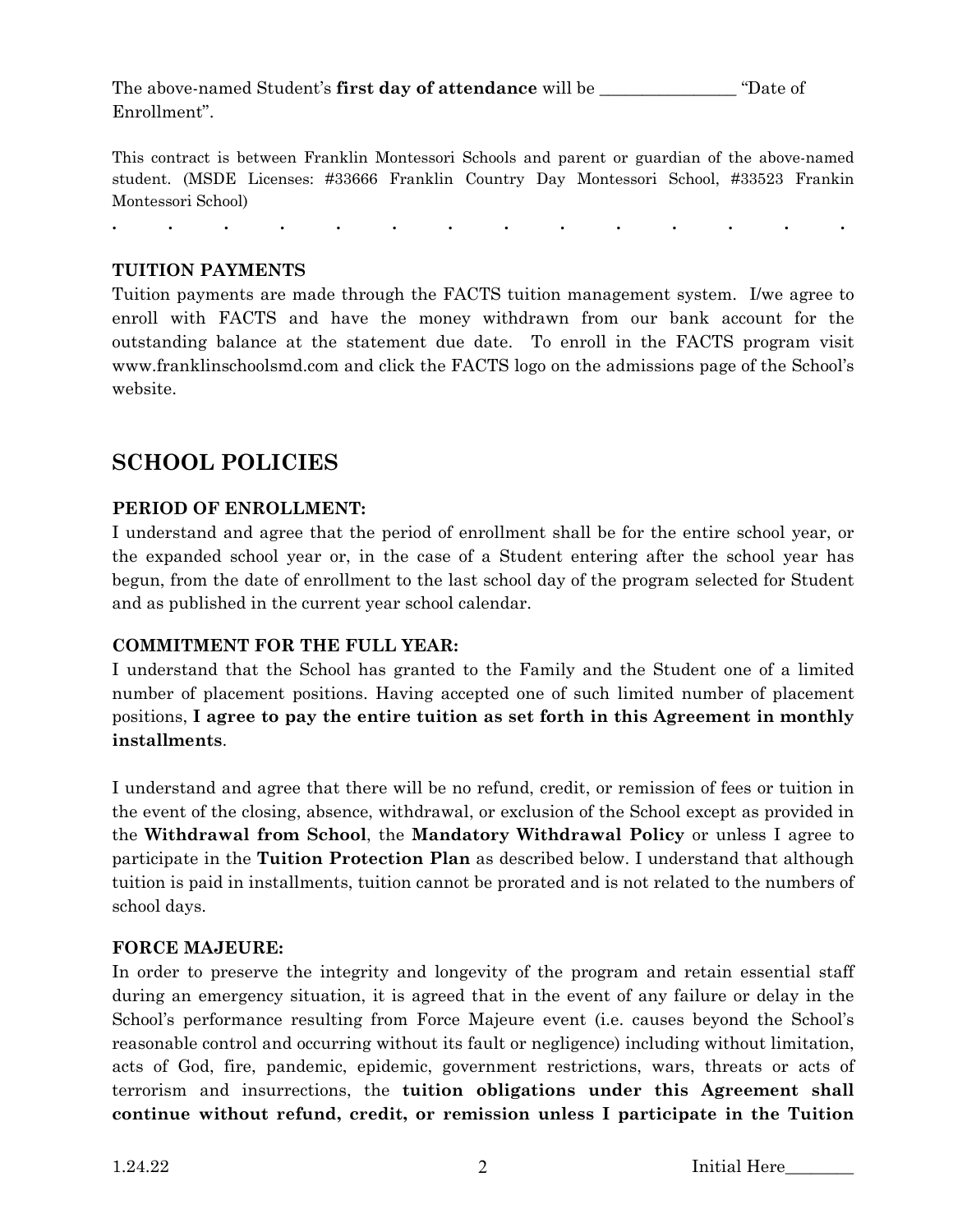**Protection Plan or Withdrawal From School as outlined below**. The School shall not be liable, and no amounts paid will be refunded for any such failure or delay in its performance caused by Force Majeure. Any parent wishing to withdraw from the program during a closure may do so by utilizing the withdrawal policy as stated in this agreement. A child's absence when the school is offering in-person learning is not a force majeure event and will not alter the obligations of a family under this contract.

## **TUITION PROTECTION PLAN OPTIONS:**

I understand that I have the option to participate in the Tuition Protection Plan. If I elect to participate in the Tuition Protection Plan, I will pay a non-refundable annual fee due at the time of my first installment payment. I am still committed to pay the entire annual tuition due under this agreement in the installment payments as outlined in this agreement ("Installment Payments Due"), but if the school is unable to provide in-person learning (hereinafter "closed") for a period of more than three (3) consecutive days due to a nonweather related Force Majeure (as defined in this agreement) I will receive a credit against my next monthly installment payment in the amount outlined below based on the plan that I choose. No tuition or fees previously collected will be refunded nor tuition that is past due will be forgiven. I will still have the option to exercise my right to withdrawal as outlined in this agreement. If I have not exercised my right to withdrawal, then tuition obligations will resume when the Force Majeure event ends until the end of the contract period. This plan may be used more than once during the term of this agreement.

## **Plan 1**

- **If the school is closed** due to a non-weather related Force Majeure (as defined in this agreement), for a period of more than three (3) days, I will be credited by 50% of the prorated amount of in-person learning days offered, divided by the school days scheduled on the published school calendar for the program I am enrolled in ("Credit").
- **The Credit will be applied to my next Installment Payment Due.** Any amount of Credit in excess of the next Installment Payment Due will be applied in equal amounts to all future Installment Payments Due until the Credit is fully used to offset any tuition due. A credit may not be converted into a cash refund. By exercising this option my child will be able to participate in any distance learning offered by the school, at its sole discretion, during the Force Majeure closing.

## **Plan 2**

- **If the school is closed** due to a non-weather related Force Majeure (as defined in this agreement), for a period of more than three (3) days, I will be credited by 100% of the prorated amount of in-person learning days offered, divided by the school days scheduled on the published school calendar for the program I am enrolled in ("Credit").
- **The Credit will be applied to my next Installment Payment Due.** Any amount of Credit in excess of the next Installment Payment Due will be applied in equal amounts to all future Installment Payments Due until the Credit is fully used to offset any tuition due. A credit may not be converted into a cash refund. By exercising this option my child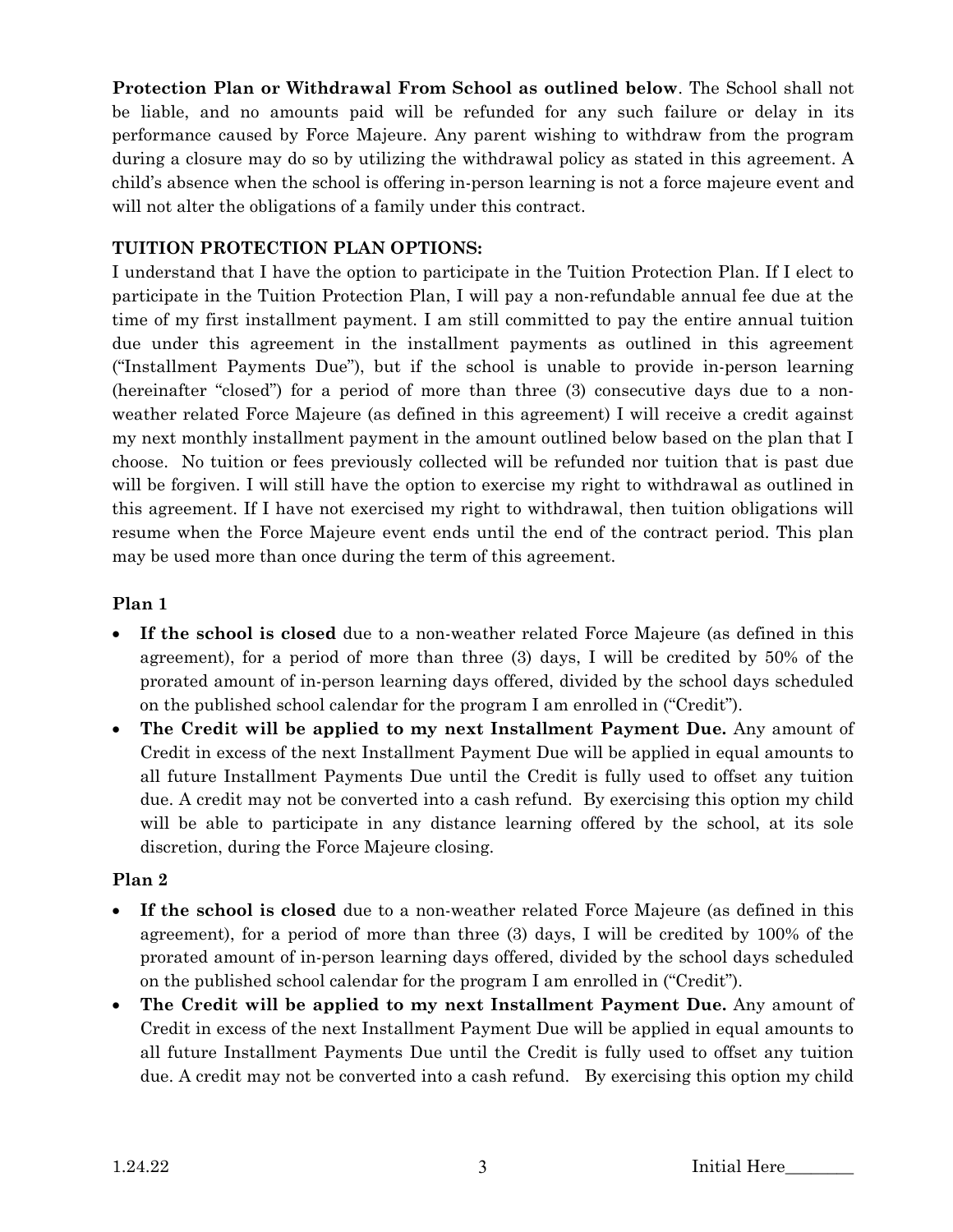will be able to participate in any distance learning offered by the school, at its sole discretion, during the Force Majeure closing.

**. . . . . . . . . . . . . .** 

Please initial below to indicate your choice on whether to participate in the **Tuition Protection Plan**:

\_\_\_\_\_\_\_ I would like to participate in the **Tuition Protection Plan 1**. The cost of this plan is \$1,100.00 due at the time of the first tuition installment payment.

\_\_\_\_\_\_\_ I would like to participate in the **Tuition Protection Plan 2**. The cost of this plan is \$2,200.00 due at the time of the first tuition installment payment.

\_\_\_\_\_\_\_ **I decline to participate** in the Tuition Protection Plan, and **I acknowledge I am responsible for the entire tuition due and there will be no refund, credit, or remission of fees or tuition.** 

**. . . . . . . . . . . . . .** 

**FEES:** 

## **Reserving and Retaining Enrollment - for New Students Only:**

The **\$75 Application Fee** and a **\$550 Enrollment Fee** are due with this signed document**.**  Payment of these **non-refundable fees** secures your child's placement at Franklin Montessori Schools.

#### **Re-Enrollment Fees - for Returning Students:**

At the time of re-enrollment, for returning students, a **\$250 annual non-refundable fee** is due with the Enrollment Contract. In consideration for payment of this non-refundable fee, the school will hold a place for the Student. Payment may be made by electronic fund transfer charged through an existing FACTS account.

## **Late Payments**:

There is a \$30 fee for both late payments and returned checks. In the event any payment shall be more than 15 days late, The School shall have the right to withhold any and all services for the Student and/or parent. The tuition and any other costs that have not been paid are due immediately.

## **Extra Hours**:

Are available on an as-needed basis if space is available. There is a \$15.00 per hour charge. The extra hours will be billed on a monthly basis. Payment is due upon receipt.

## **Late Pick up Charges**:

The School closes promptly at 6:00pm. Therefore, all children must be picked up by 6:00pm. The Infant Room closes at 5:30 pm, and infants must be picked up by that time. The following charges will be assessed for late pick up: \$2.00 per minute.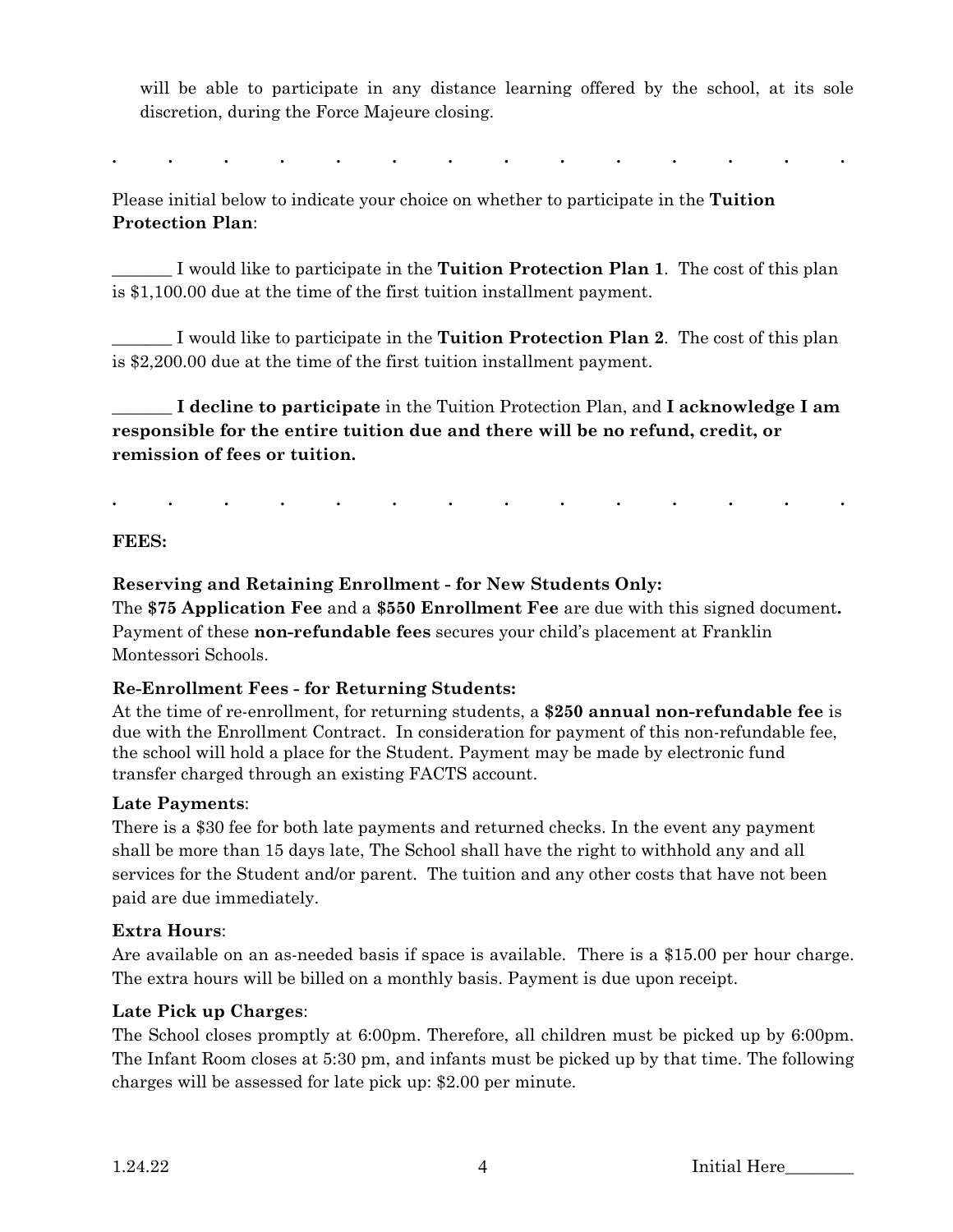#### **CHANGE OF CALENDAR OR HOURS:**

I understand that I can request to change calendar and/or hour options once per contracted year. Requests will be granted or denied at the sole discretion of The School. No calendar changes will be approved during or in anticipation of a Force Majeure closing. Program changes must be approved and confirmed in writing, otherwise such requests will be considered to have been denied. All changes will be made subject to the following fee schedule with payment due at the time of the requests approval.

Academic Year calendar………….. No fee to change calendar and/or hours

Full Year calendar..…………\$1,000 fee for reduction in calendar and/or hours

## **WITHDRAWAL:**

#### **Voluntary Withdrawal**

In consideration for the timely payment of the annual Tuition, all fees and compliance with the policies of The School as explained in The School handbook, the Student may withdraw from School and the Family may terminate this agreement under the following conditions:

**1. A written letter to The School** of your intent to withdraw from the school accompanied by a nonrefundable withdrawal fee (\$500 Academic Year calendar, \$1,000 Full Year calendar).

The letter shall be effective on the first day of the calendar month following the date of submission (the "Effective Date").

- **2. Sixty (60) days from the Effective Date**, the student will be considered to have voluntarily withdrawn from The School ("the Withdrawal Date").
- **3. Any payments due after the Withdrawal Date shall be cancelled**, except any outstanding balance accrued up to the Withdrawal Date.
- **4.** After the Withdrawal Date, installment payments as well as any prepayments shall be refunded to the extent they exceed any tuition due under this contract.
- **5. All fees, including the annual student fees are non-refundable**

## **Mandatory Withdrawal**

The School may terminate a child's enrollment as follows:

**Upon two (2) weeks notice for the following reasons:**

- Parental failure to abide by this agreement and by school policies.
- The school program is not meeting the developmental or special needs of the child as determined by the School.

## **Immediate withdrawal may be requested for the following reasons**:

- Health or behavioral problems that threaten the safety, health or well-being of the child, other children or the staff.
- Disregard of tuition policies.
- A pattern of late pick-up.
- Conduct of parents or guardians of the child that threatens the well-being of the children or staff.
- Observation by the staff that the child in the Early Childhood program is not fully toilet trained.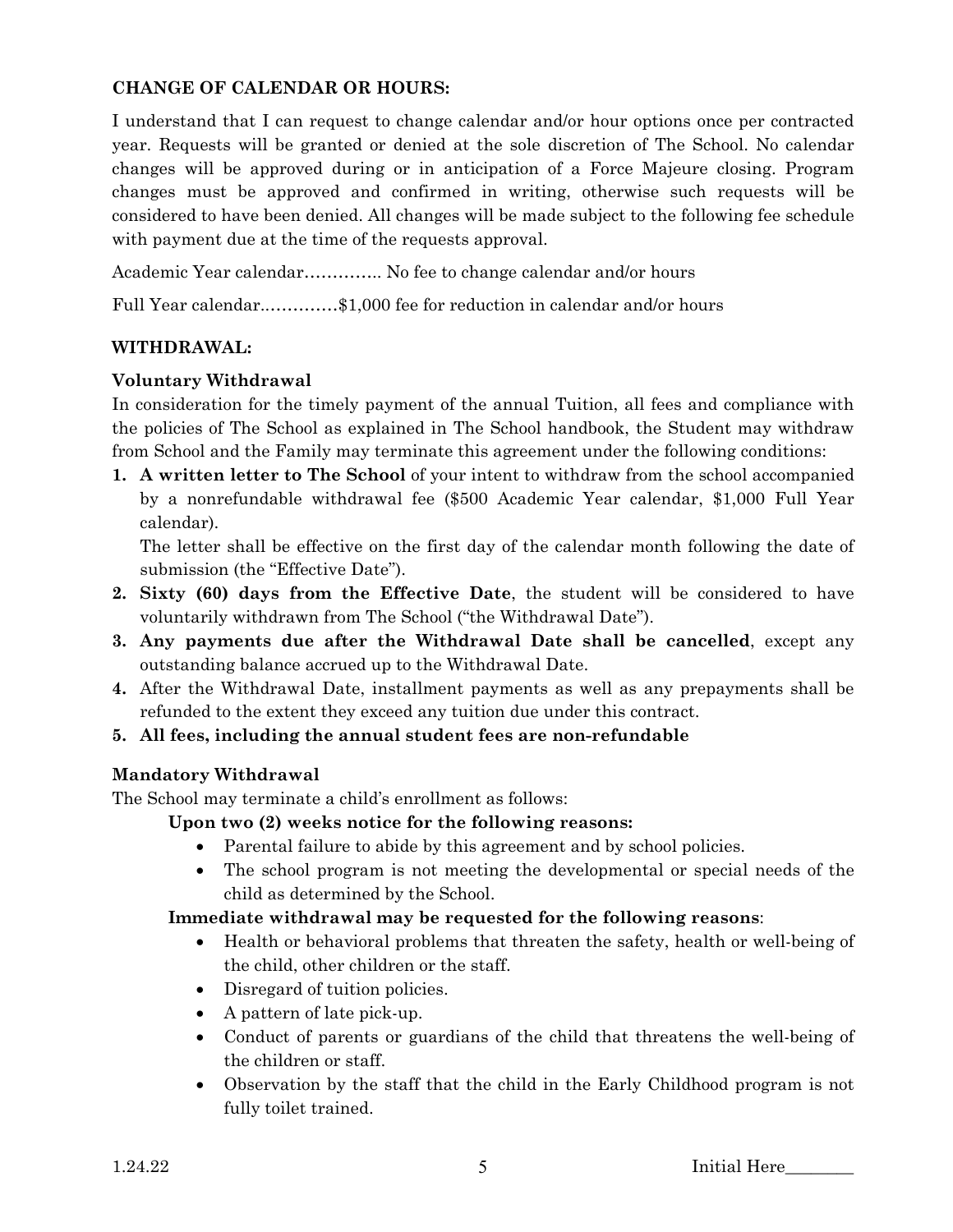#### **ACKNOWLEDGMENT AND WAIVER:**

I acknowledge that there is an inherent risk of exposure to illnesses, including those caused by viruses such as COVID-19 ("illnesses"), that exists in any place where people are present. I acknowledge that the School is taking measures as suggested and recommended by local and national public health guidance to prevent and mitigate the spread of illnesses to the best of its ability.

I am also responsible for taking measures for myself and my child as suggested and recommended by local and national public health guidance to prevent and mitigate the spread of illnesses to the best of my ability. I further acknowledge that by gathering in places where people are present - including public places while traveling to and from the School and while attending the School - anyone voluntarily assumes all risks related to exposure to illnesses and agree for myself and my child not to hold School or any of its affiliates, directors, officers, employees, agents, contractors, or volunteers liable for any illness.

\_\_\_\_\_\_\_\_ Initial Here to indicate you have read and agree to the preceding **Acknowledgment and Waiver** 

#### **PARENTAL CONSENTS:**

#### **Emergency Medical Attention:**

I give my express consent to the School, or any agency acting in its behalf, to secure and provide any medical and dental attention deemed necessary in the discretion of the School for my child during a period when I cannot be contacted by telephone. I further agree to assume complete financial responsibility for any and all medical expenses incurred on behalf of my child under the above conditions. I agree to release, indemnify and hold harmless the School and its agents for any and all damages arising from medical conditions, both known and unknown, not directly caused by the School's gross negligence.

Initial Here: \_\_\_\_\_\_\_

#### **Field Trips:**

I give permission for my/our child to take field trips within the Washington metropolitan area by foot, bus or car with Student class. In the event of an accident or emergency, I authorize the School's staff member in charge to administer first aid or to obtain immediate medical supervision at a nearby hospital or clinic. I release the School and their employees from all liability for accidental injury to our Student while in the care of the School.

Initial Here:

#### **Parent Guide:**

Parent has reviewed the information concerning rights and responsibilities as a child care consumer in the Maryland State Department of Education publication. Copies are available in the school office or on our website.

Initial Here: \_\_\_\_\_\_\_\_

1.24.22 6 Initial Here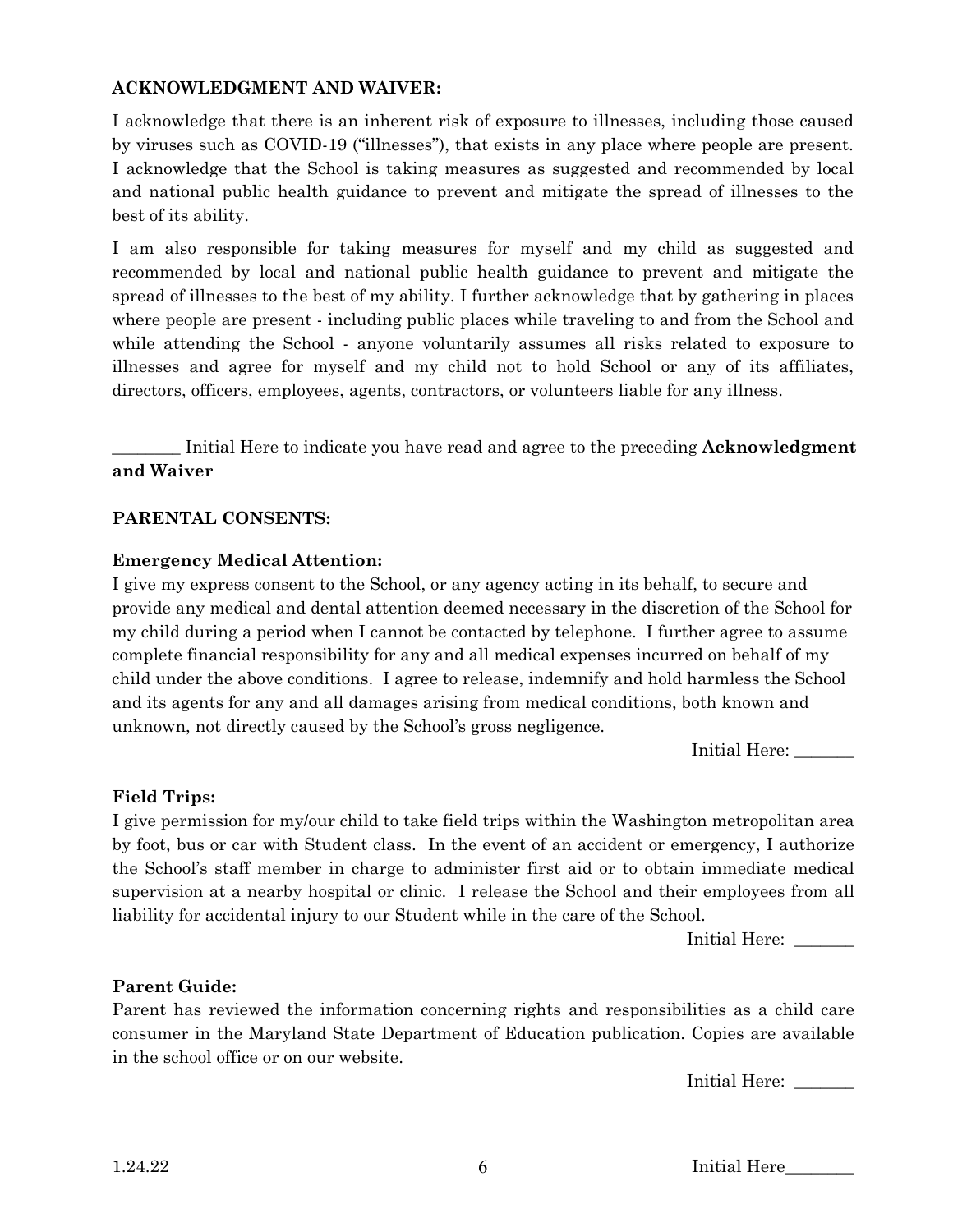#### **Student Directory:**

I give permission for Student to be included in the School's student directory, which is distributed by the school to other enrolled students and their families.

Yes, I give permission: No, I decline permission: \_\_\_\_\_\_\_

## **Promotional Materials:**

I give permission to the School to use photographs, videotapes, and/or movies taken of or by the above-named child for promotional use in school displays or on the school's web page, or other social media.

Yes, I give permission: \_\_\_\_\_\_\_ No, I decline permission: \_\_\_\_\_\_\_

## **Community Communications:**

I give permission to the School to use photographs, videotapes, and/or movies taken of or by the above-named child for internally distributed newsletters or other communications, classroom events or celebrations, or slideshows or other media used at Parent Education Nights or other gatherings of the School community.

Yes, I give permission: \_\_\_\_\_\_\_ No, I decline permission: \_\_\_\_\_\_

## **Assignability:**

During the period of enrollment, this Agreement may not be assigned by the Family without the written consent of the School. However, the School may in its sole discretion assign its rights and obligations under this Agreement. This Agreement is binding upon the Family, School, heirs, personal representatives and permitted assigns.

Initial Here: \_\_\_\_\_\_\_\_

## **Resolving Disputes:**

We do not expect any disagreements. However, we agree that, in the unlikely event we have one we can't resolve, any dispute or claim will be submitted to nonbinding mediation before beginning arbitration, litigation, or any other proceeding. We agree to act in good faith to participate in mediation and to identify a mutually acceptable mediator. All parties to the mediation will share equally in its costs.

Initial Here:

**I have received the School Handbook and agree to abide by all the policies and procedures as specified.** 

Signature of Parent or Guardian Date

 $1.24.22$   $7$  Initial Here